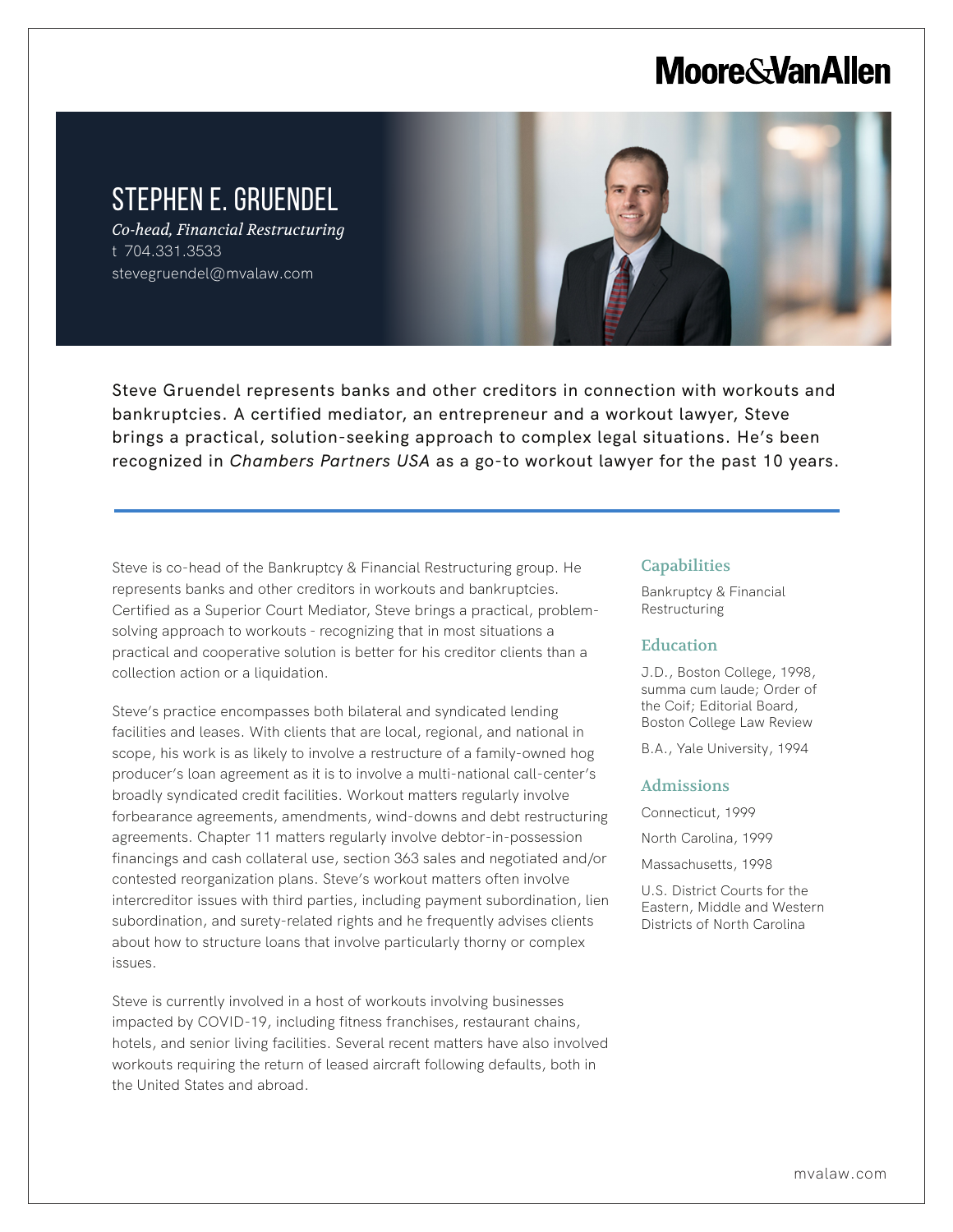# **Moore&VanAllen**

### Stephen E. Gruendel

### Notable

- *Chambers USA*  North Carolina, Bankruptcy/Restructuring, 2011-2022
- *Best Lawyers in America*, Bankruptcy and Creditor Debtor Rights/Insolvency and Reorganization Law, 2009-2022
- Certified Mediator
- Trained in Collaborative Practice
- Hiring Member, Moore & Van Allen, 2010-2014
- Member, Yale Club of Charlotte
- Former law clerk to Hon. Edward F. Harrington, United States District Judge (D. Mass.)
- Former varsity football player, Yale College

### Affiliations

- American Bankruptcy Institute
- American Bar Association
- North Carolina Bar Association

### Representative Experience

- *Legal Services.* Represented mezzanine lender owed \$17MM by legal services provider in bankruptcy proceedings. Case involved a "priming" DIP facility provided by client, priming the senior secured lender, and a creditor-proposed plan of reorganization.
- **Aircraft Lease**. Represented lessor of gulfstream aircraft to Mexican entity. Matter involved extensive collaboration with aviation counsel, Mexican litigation counsel and multiple departments within client organization to achieve recovery of aircraft.
- *Food Services.* Represented administrative agent under \$60MM credit facility to food services vendor. Matter involved disposition of substantially all assets of company through 11 simultaneous secured party sale transactions under Article 9.
- **Senior Living Facility**. Represented administrative agent under \$150MM credit facility to senior living business in Florida impacted by COVID-19. Matter involved complex inter-lender dynamics and challenging negotiations to achieve consensual result.
- *International Call Center.* Represented administrative agent under \$750MM syndicated credit facilities to multi-national call center. Matter involved complex inter-lender governance issues and an emergency priming liquidity facility necessitated by COVID-19.
- *Fitness Franchisor.* Represented administrative agent under \$75MM credit facility in connection with potential sale and/or wind-down of fitness franchise impacted by COVID-19.
- *Pharmaceutical Company*. Represented administrative agent in \$65MM club deal to pharmaceutical company. Representation involved preservation of intellectual property licenses in connection with an